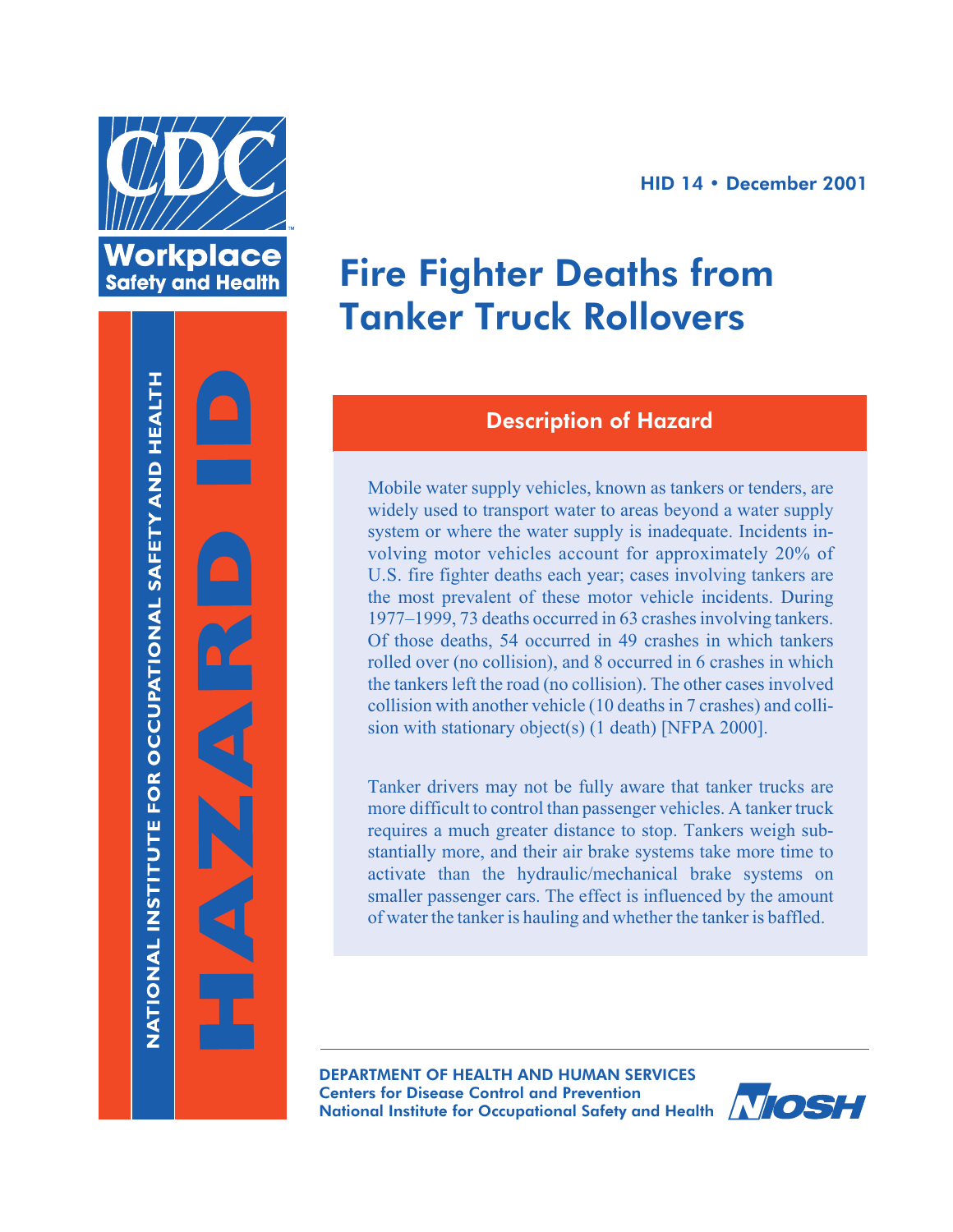## CASE STUDIES

Under the Fire Fighter Fatality Investigation and Prevention Program, NIOSH investigated two separate incidents involving fire fighters who were killed in tanker truck rollovers during 1999 and 2000 [NIOSH 2000a,b]. Both incidents involved volunteer fire departments providing mutual aid with water tanker trucks.

### Case 1

On October 28, 1999, a Captain and a fire fighter (the driver) responded to a mutual-aid call in a full, elliptical-shaped, 1,800-gallon water tanker truck equipped with baffles [NIOSH 2000a]. The tanker was traveling west, and as it approached a curve, the driver lost control. The vehicle drifted toward the shoulder of the road as the driver tried to correct the direction of travel. Just past the curve, the tanker veered off the road into a corn field. The tanker rolled onto the passenger side and continued to roll over several times (Figure 1). The driver was ejected from the tanker. The Captain wastrapped in the crushed, upside-down cab and had to be extricated. He was taken to a local hospital and died 7 dayslater. The driver wastaken to a local hospital then flown by helicopter to a trauma center. He died 86 days after the incident.

#### Case 2

On January 17, 2000, a fire Chief died after responding to a mutual-aid call in a full, T-shaped, 641-gallon, handmade water tanker truck that was not equipped with baffles and was attached to a converted pickup truck [NIOSH 2000b]. The tanker was traveling west when the Chief lost control of the tanker as he approached a slight curve in the road. As the tanker began to skid, the right tires left the pavement and entered the shoulder. The tanker continued on the shoulder until it entered a ditch and became airborne. Next the tanker crossed a lane on a side street, struck a center median, and crossed a second lane on the side street. The tanker then struck a guard rail and flipped end-over-end until it landed in a concrete culvert. The Chief was killed instantly.



**Figure 1. Tanker truck involved in incident.**

## Recommendations for Prevention

To reduce the risk of tanker truck rollovers, NIOSH recommends that fire departments take the following precautions:

- • Develop, implement, and enforce standard operating procedures(SOPs) for emergency vehicles—particularly with regard to the use of seat belts.
- Ensure that drivers have necessary driving skills and experience and provide them with periodic refresher training.
- Consider terrain, weather, and bridge and road conditions when purchasing a mobile water supply vehicle.
- Adhere to the requirements of NFPA 1915 for keeping a vehicle on a maintenance schedule and documenting the performance of the maintenance [NFPA 2001].